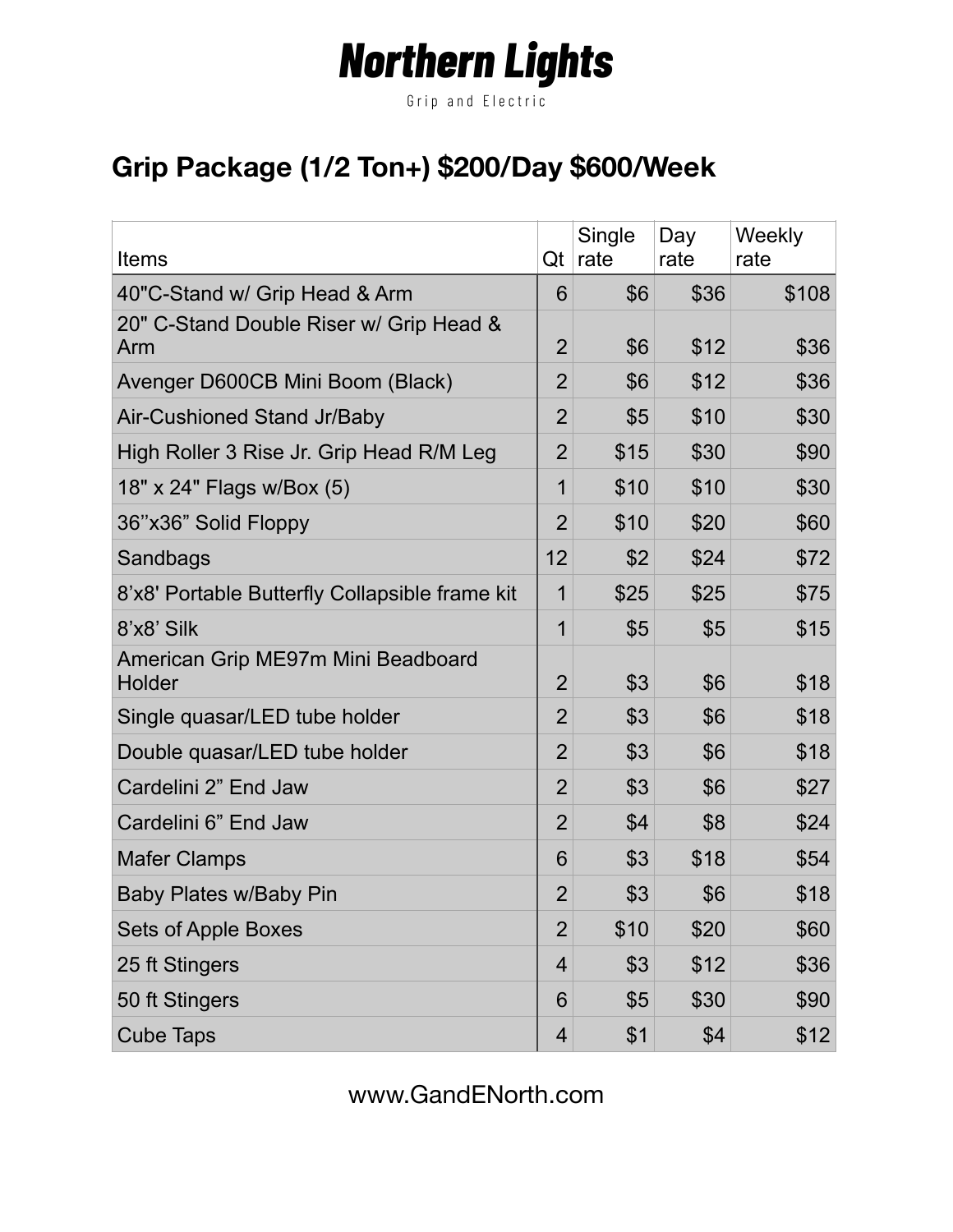# **Northern Lights**

Grip and Electric

## **LED Lighting Package \$500/Day \$1500/Week**

| <b>Items</b>                                                                 | Qt             | Single<br>rate | Day<br>rate | Weekly<br>rate |
|------------------------------------------------------------------------------|----------------|----------------|-------------|----------------|
| <b>Aputure Nova P300c</b>                                                    | 1              | \$125          | \$125       | \$375          |
| <b>Aputure Nova Softbox</b>                                                  | 1              | \$10           | \$10        | \$30           |
| Aputure Light Storm LS C300D II                                              | 1              | \$50           | \$50        | \$150          |
| Aputure Light Storm LS C120D II                                              | 1              | \$35           | \$35        | \$105          |
| <b>Light Dome II</b>                                                         | 1              | \$10           | \$10        | \$30           |
| <b>Fresnel Attachment</b>                                                    | $\overline{1}$ | \$5            | \$5         | \$10           |
| <b>Aputure Lantern</b>                                                       | 1              | \$5            | \$5         | \$15           |
| <b>Aputure MC RGBWW LED Light</b>                                            | $\overline{2}$ | \$8            | \$16        | \$48           |
| Aputure MC 4 light kit                                                       | $\overline{1}$ | \$25           | \$25        | \$75           |
| FalconEyes RX-29TDX 100W Bi-Color 4x1                                        | $\overline{2}$ | \$30           | \$60        | \$180          |
| FalconEyes RX-18TD 100W Bi-Color<br>18x18                                    | 1              | \$25           | \$25        | \$75           |
| <b>Nanlite PavoTube RGBW LED Tube with</b><br>Internal Battery Light Kit (4) | $\overline{1}$ | \$90           | \$90        | \$270          |
| Barndoors and Grid for PavoTube 15C                                          | $\overline{2}$ | \$5            | \$10        | \$30           |
| 2ft Quasar Science Q-LED Linear<br>Crossfade Lamp(2)                         | $\overline{2}$ | \$15           | \$15        | \$45           |
| Dracast Silkray 400 Bi-Color LED Round<br>Light                              | $\overline{2}$ | \$10           | \$20        | \$60           |
| Yongnuo YN360 Light Wand                                                     | $\overline{2}$ | \$5            | \$10        | \$30           |
| Aputure Amaran AL-HR672S Daylight LED<br><b>Spot Light</b>                   | $\mathbf{1}$   | \$10           | \$10        | \$30           |
| Aputure Amaran AL-528S Daylight LED<br><b>Spot Light</b>                     | $\mathbf{1}$   | \$10           | \$10        | \$30           |
| Aputure Amaran AL-528W Daylight LED<br><b>Flood Light</b>                    | $\mathbf{1}$   | \$10           | \$10        | \$30           |
| <b>Aputure Amaran AL-H160</b>                                                | $\overline{1}$ | \$10           | \$10        | \$30           |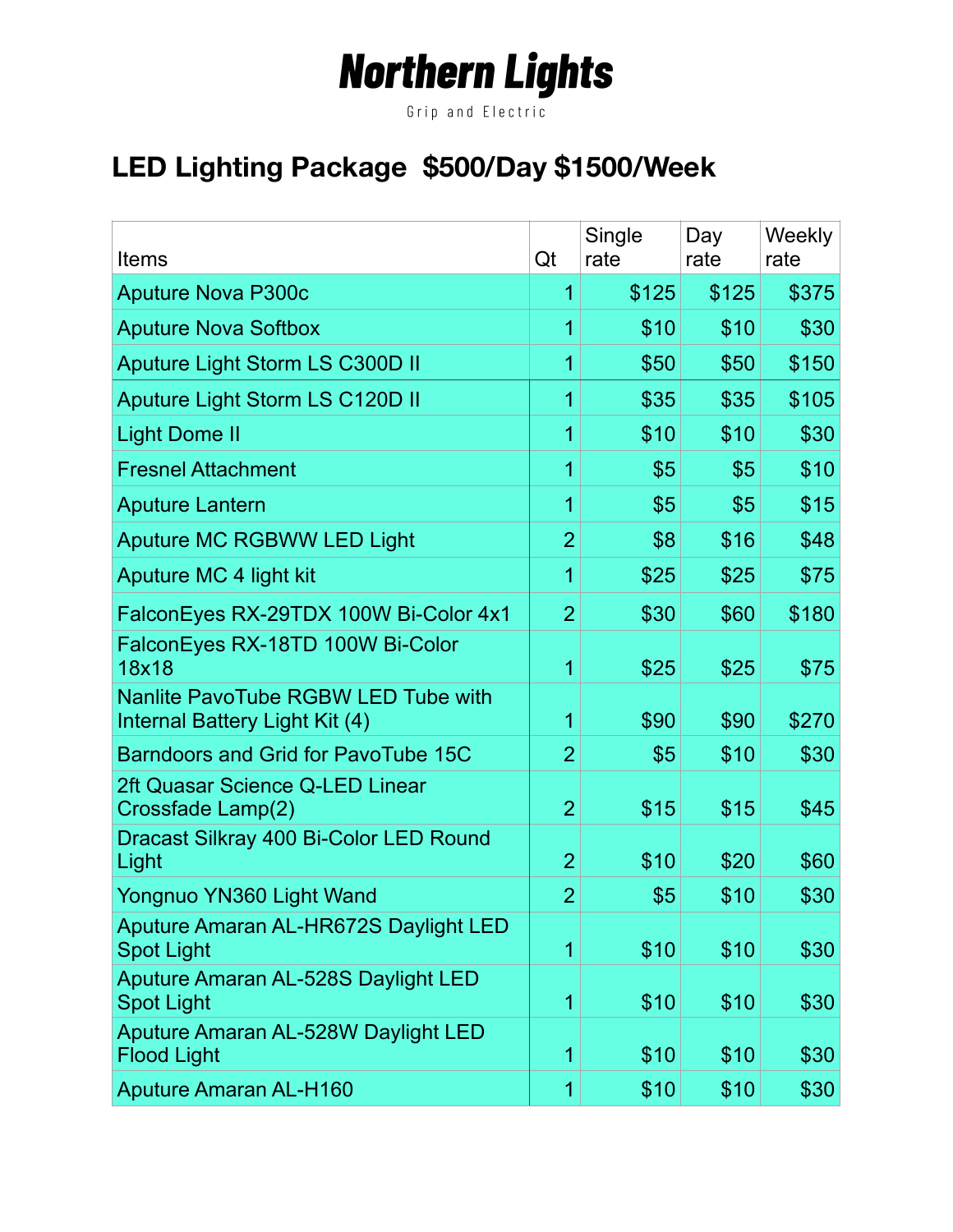# **Northern Lights**

Grip and Electric

#### **HMI**

| <b>Items</b>                                                                                     | Qt | Single<br>rate | Day<br>rate | <b>Weekly</b><br>rate |
|--------------------------------------------------------------------------------------------------|----|----------------|-------------|-----------------------|
| LTM Luxarc 1200 Mini Fresnel Light, Barn<br>Door, Scrims, Head Cable, LTM Almarc<br>1200 Ballast |    | \$150          | \$150       | \$450                 |

### **Tungsten Lighting Package \$200/Day \$600/Week**

| <b>Items</b>                 | Qt | Single<br>rate | Day<br>rate | Weekly<br>rate |
|------------------------------|----|----------------|-------------|----------------|
| 1k Desisti Leonardo 1K LIGHT |    | \$30           | \$90        | \$270          |
| 2K Desisti Leonardo 2k LIGHT |    | \$40           | \$80        | \$240          |
| 300 Watt LTM Pepper          |    | \$15           | \$30        | \$90           |

### **Optional**

| <b>Altman Par 64</b><br><b>Cans, Silver</b> | 12 | \$5  | \$60 | \$180 |
|---------------------------------------------|----|------|------|-------|
| Low Ground<br>Fogger                        | 1  | \$20 | \$20 | \$60  |
| Honda 2k<br>Generator                       |    | \$75 | \$75 | \$225 |
| 17 Foot<br>Ladder                           | ◀  | \$20 | \$20 | \$60  |

www.GandENorth.com